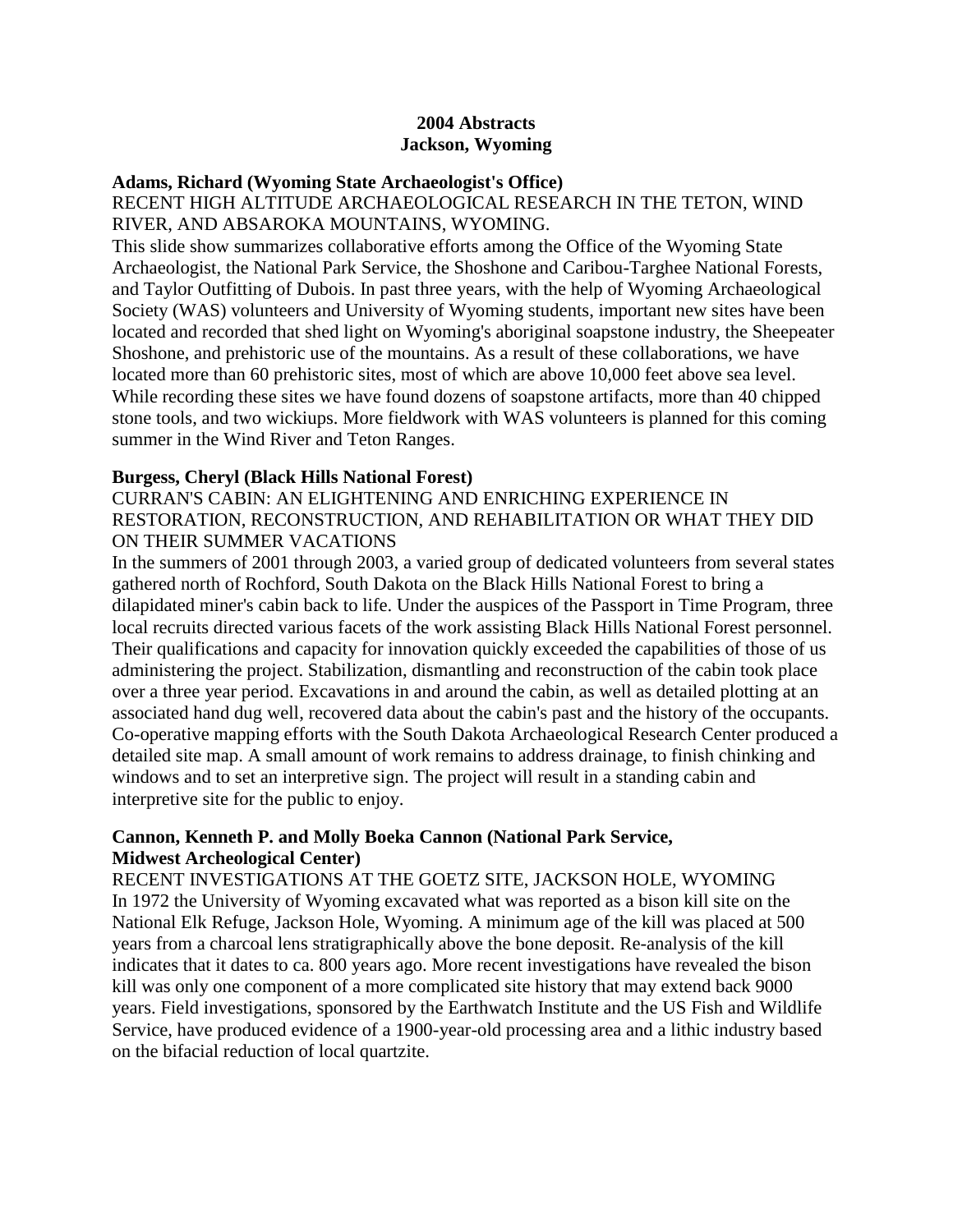# **Cheshier, Joe (University of Wyoming)**

ADDITIONAL ACTUALISTIC STUDIES ON PROJECTILE POINT DURABILITY This study addresses the question of how size, specifically thickness-to-length ratio, affects longevity or durability of projectile points. An experiment was conducted to test the hypothesis that points with a larger thickness-to-length ratio would have the capacity to be fired more times than other, thinner points. Five groups of differently sized, obsidian projectile points were fired via a self bow into a white-tailed deer carcass. The points were fired repeatedly until their "penetrative form" was compromised. The points were then compared within and across the five size groups to examine the effect of size on projectile point durability. The ultimate goal of the project is to provide a better understanding of variability in projectile point form.

# **Eakin, Daniel H. (Wyoming State Archaeologist's Office)**

### ARCHAEOLOGICAL INVESTIGATIONS AT THE GAME CREEK SITE

The Game Creek Site is located at the confluence of Game and Flat creeks, approximately 13 km south of Jackson, in southern Jackson Hole. Investigations were conducted at the site in 2002 and 2003 by OWSA and WAS (Teton County) during cultural resource management studies related to proposed reconstruction of US Highway 26-89- 191 by the Wyoming Department of Transportation. Test units, shovel tests and backhoe trenches documented prehistoric occupation from late Paleoindian through Late Prehistoric periods. As many as eight suspected Paleoindian occupation levels were documented. Radiocarbon assays from three occupation levels and a hearth range from about 9300 to 8500 RCYBP. Paleoindian projectile points recovered represent styles that are often found in montane or non-Plains settings, but remain poorly understood. Additional radiocarbon assays and diagnostic artifacts document Archaic and Late Prehistoric occupation. Further excavation of the site is expected to yield data pertinent to late Paleoindian subsistence practices, projectile point typology, and the Holocene history of Jackson Hole.

# **Greer, Mavis and John Greer (Greer Services)**

#### PATTERNS AND OUTLIERS: NOTEWORTHY FEATURES AND ARTIFACTS IN WYOMING

Uncommon features and artifacts in the archeological record always draw attention because they are not what one would expect to see on the typical prehistoric campsite, historic herder camp, or rock art panel. These items sometimes are slighted during data collection and analysis because they do not fit a pattern. As outliers, they are insufficient for a meaningful distributional or comparative study, but their presence enhances a more holistic view of the earlier cultures. Some examples of such features and artifacts include unusual rock art figures, concentrations of historic metal strips and discs, and artifacts indicating peg-held skin lodges.

#### **Lamberson, Kristen (University of Wyoming), Derek Anderson (Pennsylvania State University), Mia Lyren (Hunter College) and Lisa Rogers (University of Central Florida)** THE RE-INVESTIGATION OF HELL GAP B 2003 STUDIES

Located on the Hartville Uplift of southeastern Wyoming, Hell Gap has been occupied for 11,000 years. This site is unique because it provides a continuous Paleoindian stratigraphic record from approximately 13,000 to 7000 years ago. Last year's excavations continued to focus on localities I and II. Excavation at the Locality I block has begun to document the validity of the components recognized by Harvard University's study in the 1960's. More significantly, the excavation is beginning to demonstrate the presence of additional Paleoindian components. The primary artifact classes in the recovered assemblage are chipped stone and bone. However, we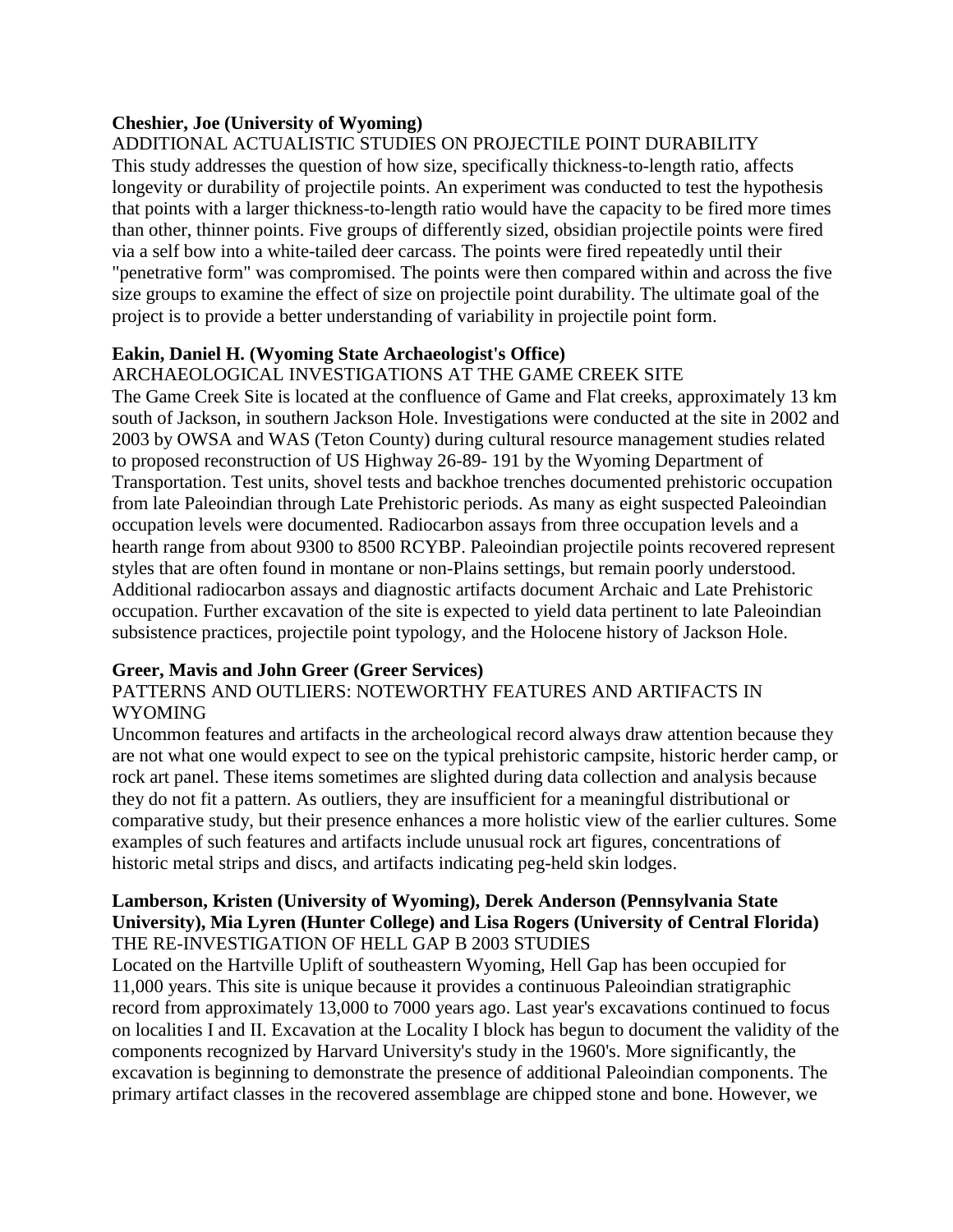are beginning to document spatial variability of this material that will likely have site formational significance. In addition, the presence of a wider diversity of fauna is being documented by the study, and butchering of canids. Finally, at Locality II, a test unit continues to yield additional data about Paleoindian occupations in the portion of the Hell Gap Valley.

# **Laughlin, John (University of Wyoming) and Dewey Baars (Wyoming Archaeological Society)**

# INVESTIGATIONS ON THE ORD RANCH, WYOMING

Portions of the Ord Ranch, located northeast of Guernsey, Wyoming, were surveyed during the summer of 2002. Results of the session included mapping of a stone circle site consisting of around 100 individual circles, and the identification of other stone circle localities. Two nonstone circle localities were also identified which have the potential to produce significant buried deposits. A cut bank profile at one locality contained approximately four meters of deposits with lithics and bison bone found throughout the studied profile. The second locality contained significant numbers of lithics some of which were refit or conjoined during subsequent analysis. Further work on the Ord Ranch has the potential to provide significant information about prehistoric life on the Northern Plains.

### **Nahas, Barbara (Wyoming Archaeological Society)**

# SENTINEL'S OF THE LAND

Who are the avocational archaeologists? They are the ones who volunteer their considerable talents, enthusiasm, and energy to organizations that need assistance in preserving the past. They are the soldiers who watch over the land because it is important for archaeological and historical sites to be understood and protected no matter whose land they're on. These are the people who work with the professionals and historians throughout the country on such diverse activities as archaeological excavations and survey, historic structure restoration, and analysis and curation of artifacts. They are the ones the professionals count on.

# **Schoen, Jamie and Merry Haydon (Bridger-Teton National Forest)**

# THE RAID LAKE SHEEP MASSACRE

The range wars of the late 1800s and early 1900s were often times a brutal conflict between cattle ranchers and sheep herders. As prime grazing lands became over crowded and over grazed, sheep herds took their flocks deeper into the mountains in search of lush summer pastures. These range wars came to a head in 1902 on the west slopes of the Wind River Mountains when a group of local cattlemen corralled and killed 2000 head of sheep. The incident became known as the Raid Lake Sheep Massacre, and a series of photographs taken in the early 1900s document the massacre and resulting bone bed. The site was revisited in 2001 to map and re-photograph the site, and investigate the status and condition of the bone bed and deposition rates in this high elevation setting.

#### **Tatman, Joshua L. (University of Wyoming)**

# DIFFERENTIATING HUMAN AND NON-HUMAN IMPACTS ON LEPORID REMAINS-A COMPARISON OF RABBIT BONE CAVE (48PA202) AND WOLF DEN CAVE FAUNAL ASSEMBLAGES

Recent taphonomic research has revealed indicators of human and non-human action on large mammal bone. Largely neglected, taphonomic study of small mammal remains also has a potential to aid in the differentiation of human and non-human impacts on faunal remains in